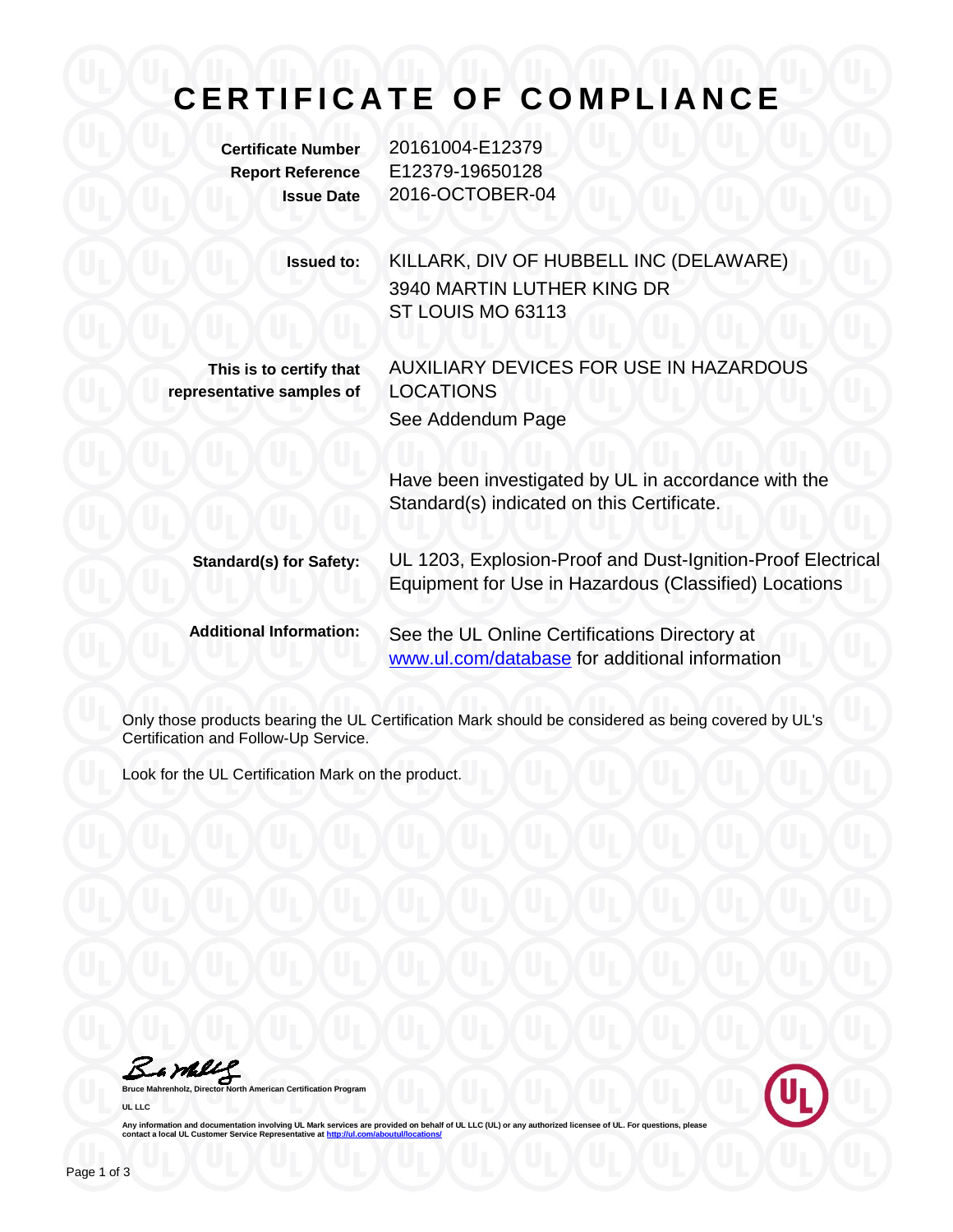## **CERTIFICATE OF COMPLIANCE**

**Certificate Number** 20161004-E12379 **Report Reference** E12379-19650128 **Issue Date** 2016-OCTOBER-04

This is to certify that representative samples of the product as specified on this certificate were tested according to the current UL requirements.

USL - Series XCS and Series FXCS push-button stations, selector switches and pilot lights for use in hazardous locations Class I, Groups C and D and Class II, Groups E, F and G having the electrical ratings and designations as given below:

Cat. No. SPH followed by a five digit number.

Cat. Nos. XCS-1, -2, -3, -4, -5, -6, -13, -14, -41, -42, -43, -44, -45 and -46, followed by suffix - A1, -A2, -A3, -A4, -A5, -A6, -A7, -A75, -A76, -B1, -B2, -B3, -B4, -B4FS, -B5, -B6, -B7, -B19, -B20, -B21, -B22, -B23, -B75, -B76, -B91, or -B92 with or without suffix A, B, C, D, E, F, G or LO.

Cat. Nos. XCS-1, -2, -3, -4, -5, -6, -7, -8, -9, -10, -11, -12, -13, -14, -17, -18, -19, -20, -21, -41, - 42, -43, -44, -45 and -46, followed by suffix -K2, -K3, -S2, -S3, may be followed by 0, 1, 2, 3, may be followed by A or D, must be followed by A, B, C, D, E, F, G, must be followed by 1, 2, 3, 4, 5, 6, 7, may be followed by LO.

Cat. Nos. XCS-1, -2, -3, -4, -5, -6, -7, -8, -9, -10, -11, -12, -13, -14, -17, -18, -19, -20, -21, -41, - 42, -43, -44, -45 and -46, followed by M, followed by 1, 2, 3, 4, 5, 6, or 7, may be followed by LO.

Cat. Nos. XCS-7, -8, -9, -10, -11, -12, -17, -18, -19, -20 and -21, followed by one or more of suffix -A1, -A2, -A3, -A4, -A5, -A6, -A7, -A75, -A76, -B1, -B2, -B3, -B4, -B5, -B6, -B7, -B19, -B20, -B21, -B22, -B23, -B75, -B76, -B91, -B92 or -X10, and with or without suffix A, B, C, D, E, F, G, or LO.

Cat. Nos. XCS-14, -17, -18, -19, -20, -21, -41, -42, -43, -44, -45, and -46, followed by suffix -K4 or -S4, may be followed by 0, 1, 2, 3, may be followed by A or D, must be followed by H, followed by 8, may be followed by LO.

Catalog Nos. XCS-14, -17, 018, -19, -20, -21, -41, -42, -43, -44, -45 and -46, followed by M8, may be followed by LO.

Catalog Nos. XCS-0, -14, -18, -19, -20, -21, -31, -32, -33, -34, -35, -36, -37, -38, -41, -42, -43, - 44, -45, -46.

 followed by suffix -K2, -K3, -S2, -S3, followed by -C, -L, -R, followed by 0, 1, 2, 3, 6, 7, followed by F or G, with or without suffix 22, 31, 32, 33, followed by A or D.

Catalog No. XCS-15, followed by suffix -A1, -A2, -A3, -A4, -A5, -A6, -A7, -A75, -A76, -A177, - A179, -B1, -B2, -B3, -B4, -B5, -B6, -B7, -B19, -B20, -B21, -B22, -B23, -B75, -B76, -B91, -B92, -B129, - B130, -B132, -B133 or -B135, and with or without suffix A, B, C, D, E, F, G or LO.

Bamelle

**American Certification Program UL LLC**



Any information and documentation involving UL Mark services are provided on behalf of UL LLC (UL) or any authorized licensee of UL. For questions, please<br>contact a local UL Customer Service Representative at <u>http://ul.co</u>